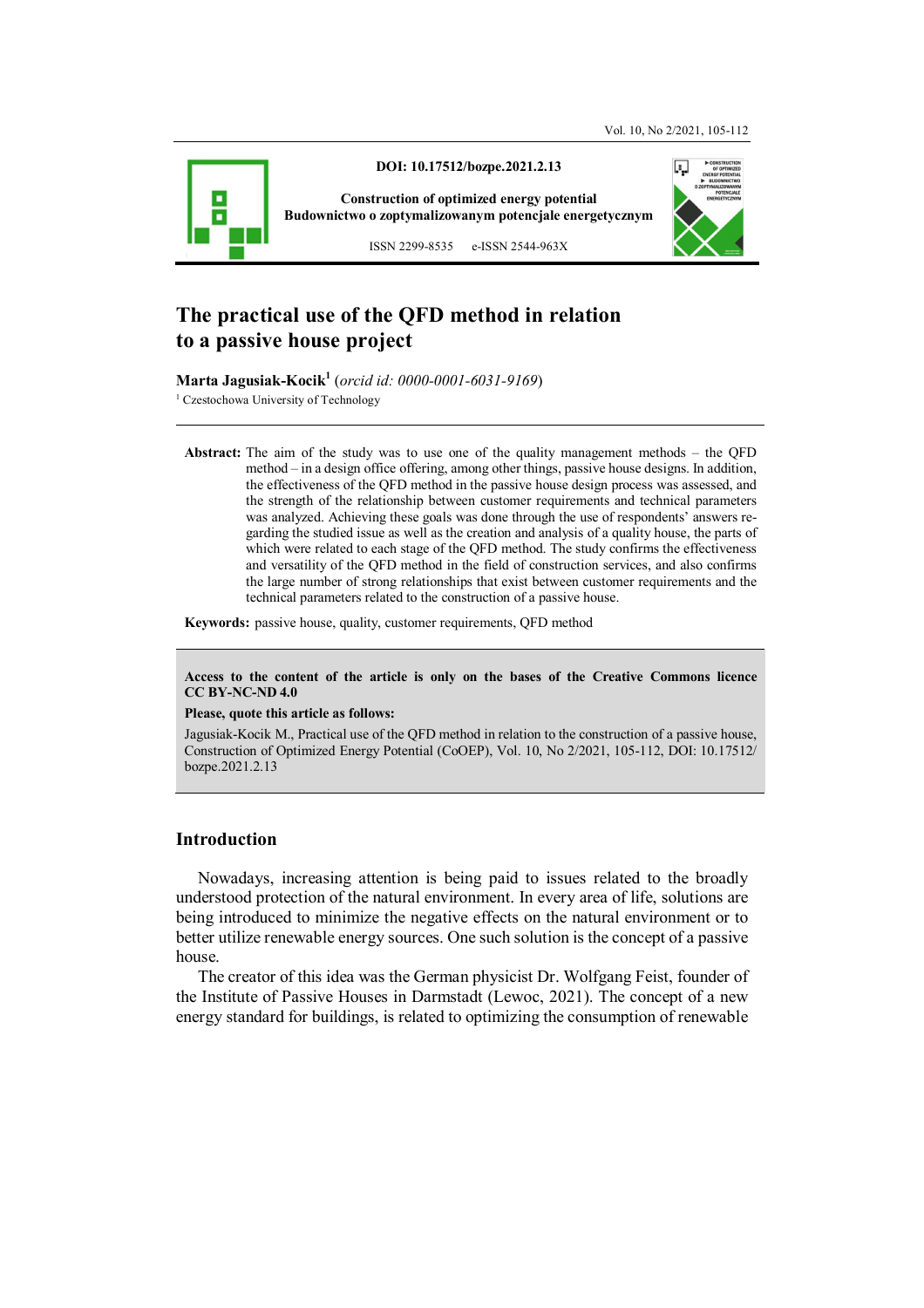heat sources (Kurzak & Bieda, 2012). It is worth mentioning that the idea of a passive house was recognized as one of the goals implemented under the 1997 Kyoto Protocol. This protocol is an international treaty and concerns the reduction of greenhouse gas emissions.

A passive house is defined as a house that processes and retains heat that comes from renewable sources (Bil, 2019; Ionescu, 2017; Kaklauskas et al., 2012, Stasiak- -Betlejewska, 2012). This means that no non-renewable fuel (coal, gas, oil) is used within such a house, as energy is supplied from external sources such as light or natural ground heat, and solar energy or by internal sources such as heat generated by household appliances or residents (Karaś, 2020).

In order to reduce heat loss, the form of construction and insulation of a passive house are important (Kovic & Praznik, 2008). There are many factors to consider when building a passive house. One of which is the location in order to maximize the use of insulation. A living room, where a large amount of time is spent, should be located on the south side of the house, while rooms such as the bathroom, kitchen and utility rooms can be located on the north and east side (Płaziak, 2013). The shape is important – a passive house should have a compact body and glass walls. Foundations, walls, roofs and flat roofs should be highly insulated through the use of polystyrene, wool or vapor barrier films (Jura et al., 2014). The window and door joinery should also be highly insulating (Pomada, 2014). A passive house uses cheap energy sources (solar collectors, heat exchangers, mechanical ventilation with heat recovery).

Building a passive house is not cheap, additionally, the entire investment is carried out once, which is why there are not many such houses in Poland yet. An additional factor that may impede the construction of such houses in Poland are the climatic conditions (Schnieders, 2020), which are definitely less favorable than in Western European countries. It is estimated that the investment related to the construction of a passive house is paid off after 10-15 years.

The aim of the study is to implement one of the quality management methods – QFD methods in a design office that offers, among other things passive house designs and evaluate its effectiveness in the passive house design process, as well as analyze the strength of the relationship between customer requirements and technical parameters. These goals were achieved by analyzing the responses of respondents regarding their requirements from the passive house design and a comprehensive analysis of the quality of the house.

## **1. Theoretical basis of the QFD method**

The QFD method (Quality Function Deployment) is one of the available quality management methods in developing products and is also called Quality Function Development or Adjustment or Quality House (Lager, 2020, Wolniak, 2017). The foundations of this method were developed in 1966 by Y. Akao (Akao, 2003) as part of Total Quality Control.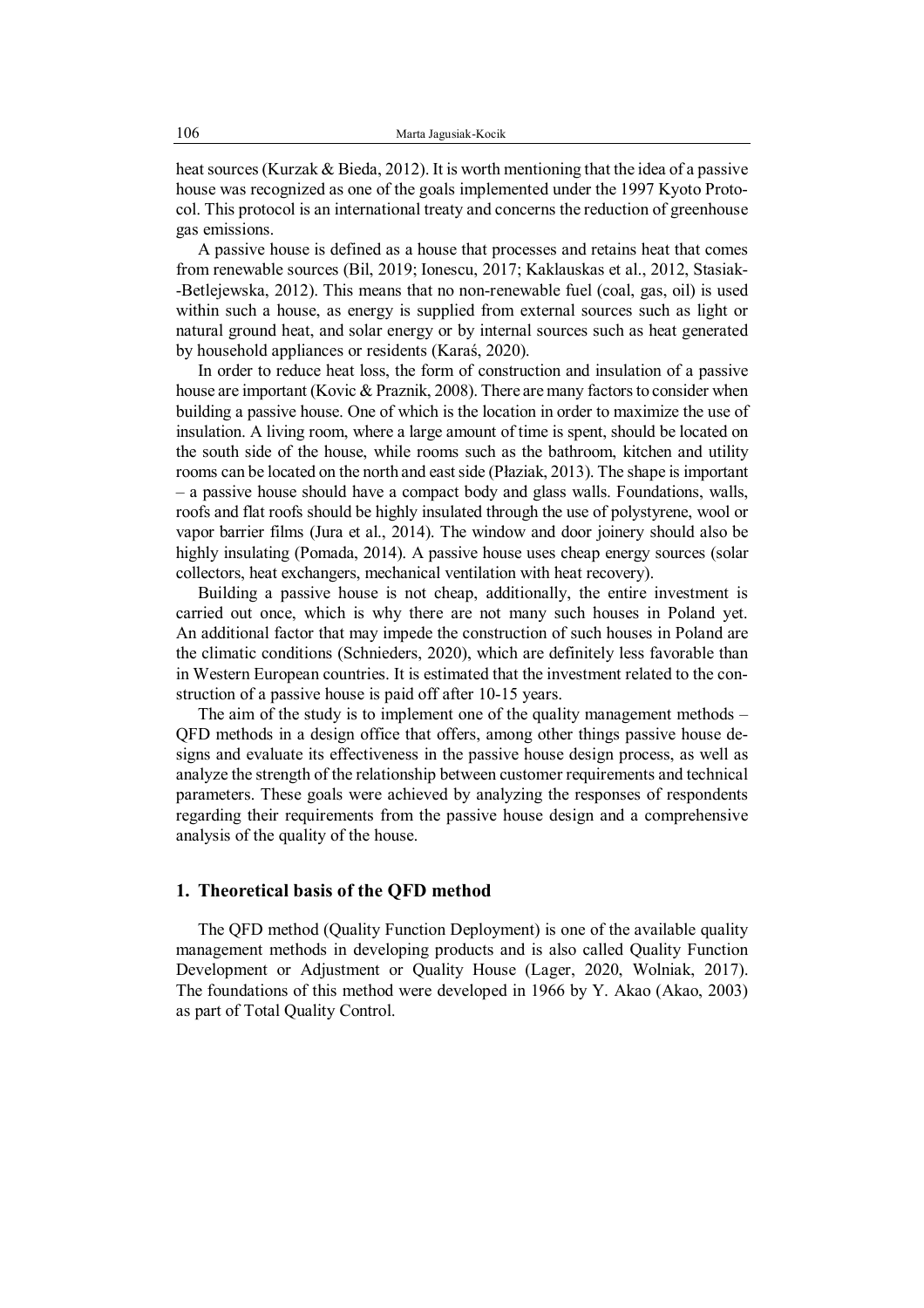Thanks to the QFD method, it is possible to translate market requirements for a product or service into conditions that must be met by the entity that produces them (Carnevalli & Miguel, 2008; Chan & Ming, 2002; Toruński, 2013). This applies to every stage of its development (design, production, sale, service). This method allows a product or service to be designed in such a way as to take into account not only the technical considerations, but also the requirements of the market and customer expectations (Ćwiklicki, 2017; Ćwiklicki & Obora, 2008a; Ćwiklicki & Obora, 2008b).

The QFD method has many advantages (Wolniak, 2018). One of them is the fact that already in the design phase the voice of a potential customer can be taken into account, so that the end product can be better designed to meet the customer's needs. Additionally, the company can get to know its strengths and weaknesses better when compared to the competition. Also, quality costs can be better planned, product or service planning becomes an element of the quality planning. The duration of the product development cycle is as well shortened. The QFD method is a method that is used because of its simplicity in the analysis and documentation in all industries and services (Jagusiak-Kocik, 2020; Pauliková et al., 2016).

According to Łuczak & Matuszak-Flejszman (2007), the QFD method consists of 8 stages. At work, due to the small number of design offices in the immediate vicinity that deal with the design of passive houses, the QFD method does not include stage VII, i.e. comparing the service with the competition.

#### **2. Application of the QFD method in relation to passive house design**

The design office presented in the paper is newly opened and apart from single- -family houses built in using the economic system, its offers includes several passive house designs. This office, after recognizing the advantages of the QFD method, decided to implement it in order to better match the technical requirements that are set in the design and construction of a passive house to the growing and constantly changing needs of customers.

The steps taken in the QFD method for the enterprise are presented below. The quality house is presented in Figure 1 (Jagusiak-Kocik, 2019; Jagusiak-Kocik, 2021).

I. Customer requirements and grouping of these requirements according to a relationship diagram

As mentioned, building a passive house is not very popular in Poland. It is influenced by many factors, but the most important is the high cost of construction. You also need to find a suitable contractor, because at the design stage, passive houses must meet a number of criteria. Therefore, the representative group that was to define the requirements for the designed passive house was strictly identified.

Since each construction of a house, and even more so a passive house, is a longterm, costly undertaking that requires many important, long-term decisions, the surveyed population consisted of people who, through contact with a design office, had been interested in the design of such a house for some time. On the basis of an initial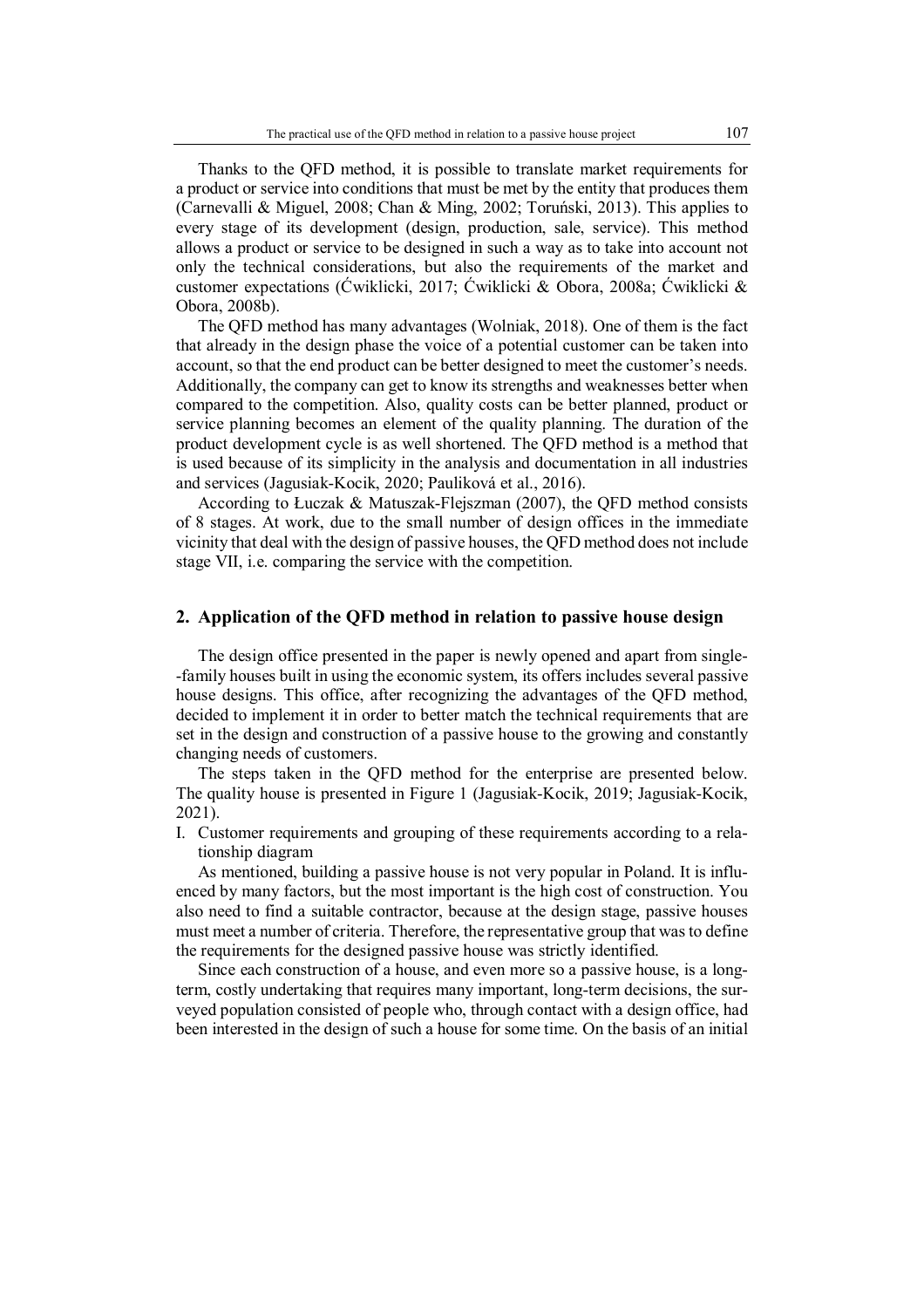analysis consisting of a short electronic questionnaire among 150 interested parties, it was found that the studied population was mainly men, in the age range from 29 to 38 years, with higher education. After the initial identification of the population, collective lists were prepared – it was decided to divide the studied population into 3 groups of 50 people. Then, by drawing lots, 10 people were selected from each of these groups.

In this way, a representative group was created, which was asked the question: *What solutions are you looking for when choosing a passive house project?* 

The respondents gave about 30 answers, of which 15 most frequently repeated were selected for further analysis – these solutions (in order to standardize the vocabulary and to fit the terminology to QFD, the word "solutions" will be replaced by the word "requirements") are presented below:

- 1) attractive price of the project,
- 2) high air-tightness,
- 3) large windows on the sunny side,
- 4) three-layer walls,
- 5) intelligent building management,
- 6) winter garden in the project,
- 7) terrace,
- 8) the possibility of co-financing the construction,
- 9) low heat loss,
- 10) relatively low construction cost,
- 11) heat recovery from grey water wastewater,
- 12) electric roller shutters,
- 13) a fireplace with a distribution system,
- 14) heaters in the bathroom,
- 15) infrared heaters

From the analysis of the responses, it can be seen that they concern solutions already currently used in the construction of passive house. These are standard in almost every passive house project, because a passive house must meet strict criteria to be able to be called passive. The requirements chosen by the respondents were placed in the quality house in area I.

After collecting the responses to the customer requirements, they were ranked using one of the new quality management tools – the relationship diagram. Three groups of requirements were specified: technical (high air-tightness, three-layer walls, intelligent building management, low heat loss, heat recovery from grey water wastewater, electric roller shutters, fireplace with distribution system, heaters in the bathroom, infrared heaters), economic (attractive price of the project, the possibility of co-financing the construction, relatively low construction cost) and other requirements (large windows on the sunny side, winter garden in the project, terrace).

II. Determining the importance of customer requirements

In order to implement this stage of the QFD method, a survey was conducted, which includes all customer requirements for the passive house design. Then the representative group was asked to distribute a certain number of points (the study assumed that it would be 50 points) for each requirement. The next step was to add up the points of each requirement thus determining the importance of each of them. The requirement with the highest number of points among the respondents was the requirement with the highest weight, while the requirements with the lowest number of points – had the lowest weight. For the purposes of the study, a scale from 1 to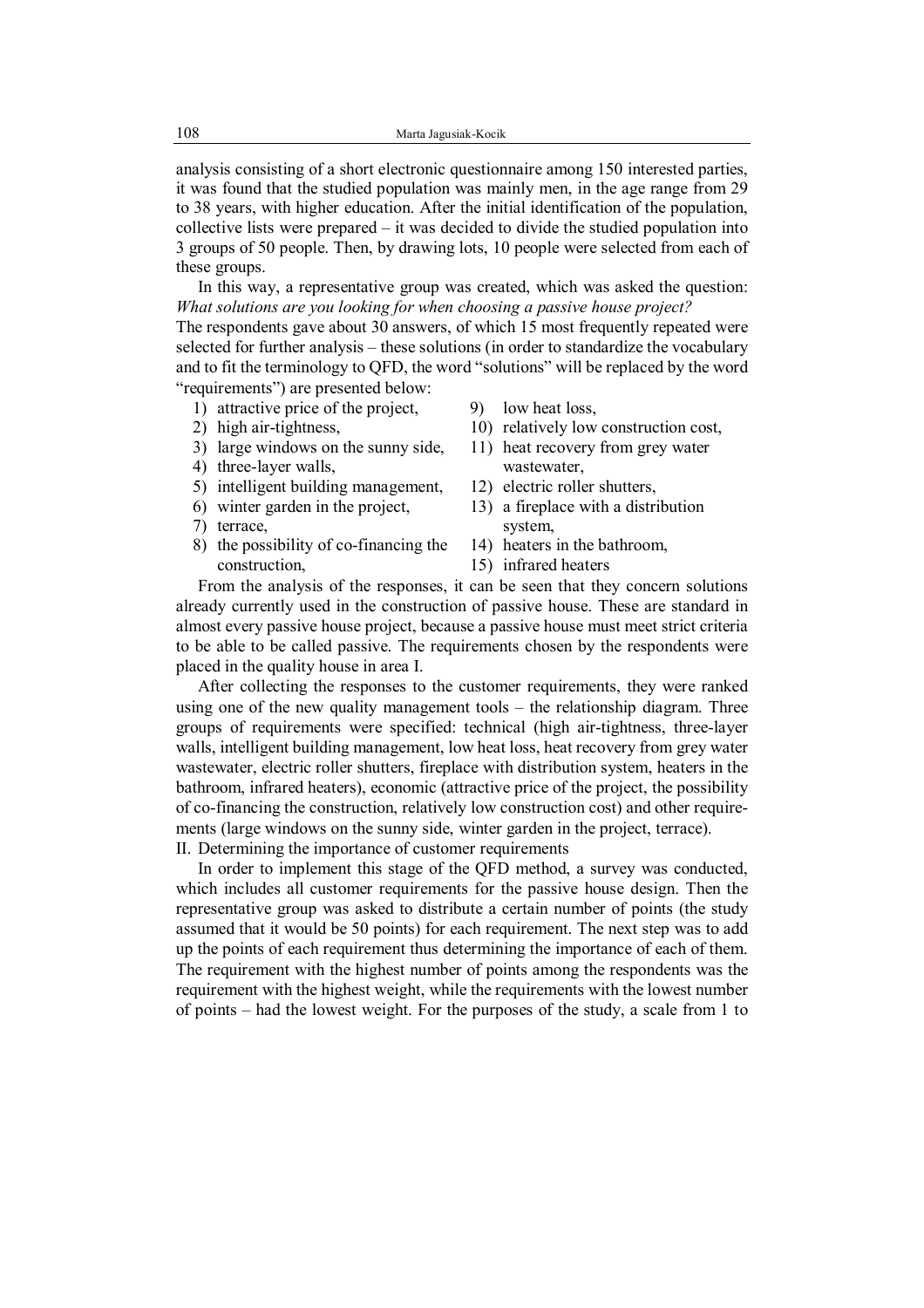10 points was used, where 1 is the least important requirement, and 10 – the most important requirement. The most points, and thus the greatest importance, were given to the requirements related to the relatively low construction cost, low heat losses, the possibility of co-financing the construction, and high air-tightness. The requirement covering intelligent building management and three-layer walls turned out to be the second most important. The requirements related to the winter garden in the project and the terrace were of the least importance. This may be due to the fact that, for example, a terrace is not a solution often used in passive house designs, as it is a house element that loses heat. The determination of the importance of customer requirements is presented in area II of the Quality House.

III. Determining the technical parameters of the selected product or service

At this point, the entire passive house design service has been characterized from the designer's point of view, by determining its technical parameters, which are presented below:

- 1) filling between the panes,
- 2) sealing windows,
- 3) heat transfer coefficient for the window,
- 4) thermal insulation layer,
- 5) energy demand,
- 6) roof structure,
- 7) the shape of the house,
- 8) building tightness test,
- 9) mechanical ventilation with heat exchange,
- 10) the optimal area of the house.

The quality house in area III contains technical parameters.

IV. The relationships between customer requirements and technical parameters

For the purposes of the study, certain symbols were adopted that denote the strength of relationship in the case of its occurrence between customer requirements and technical parameters.



- strong relationship (9 points)
- $\Box$  medium relationship (3 points)
- $\Box$  weak relationship (1 point)

The relationship between customer requirements and technical parameters is shown in area IV in the middle of the quality house.

V. Assessment of the importance of technical parameters

The importance of technical parameters was calculated on the basis of the formula (Wolniak & Skotnicka, 2011):

$$
T_j = \sum_{i=1}^{l} W_i Z_{ij}
$$
 (1)

where:  $T_j$  – importance of technical parameters,  $W_i$  – importance coefficient of subsequent requirements *i*,  $Z_{ij}$  – coefficient of relationship between customer requirements *i* and technical parameters *j* and is shown in area V of the quality house.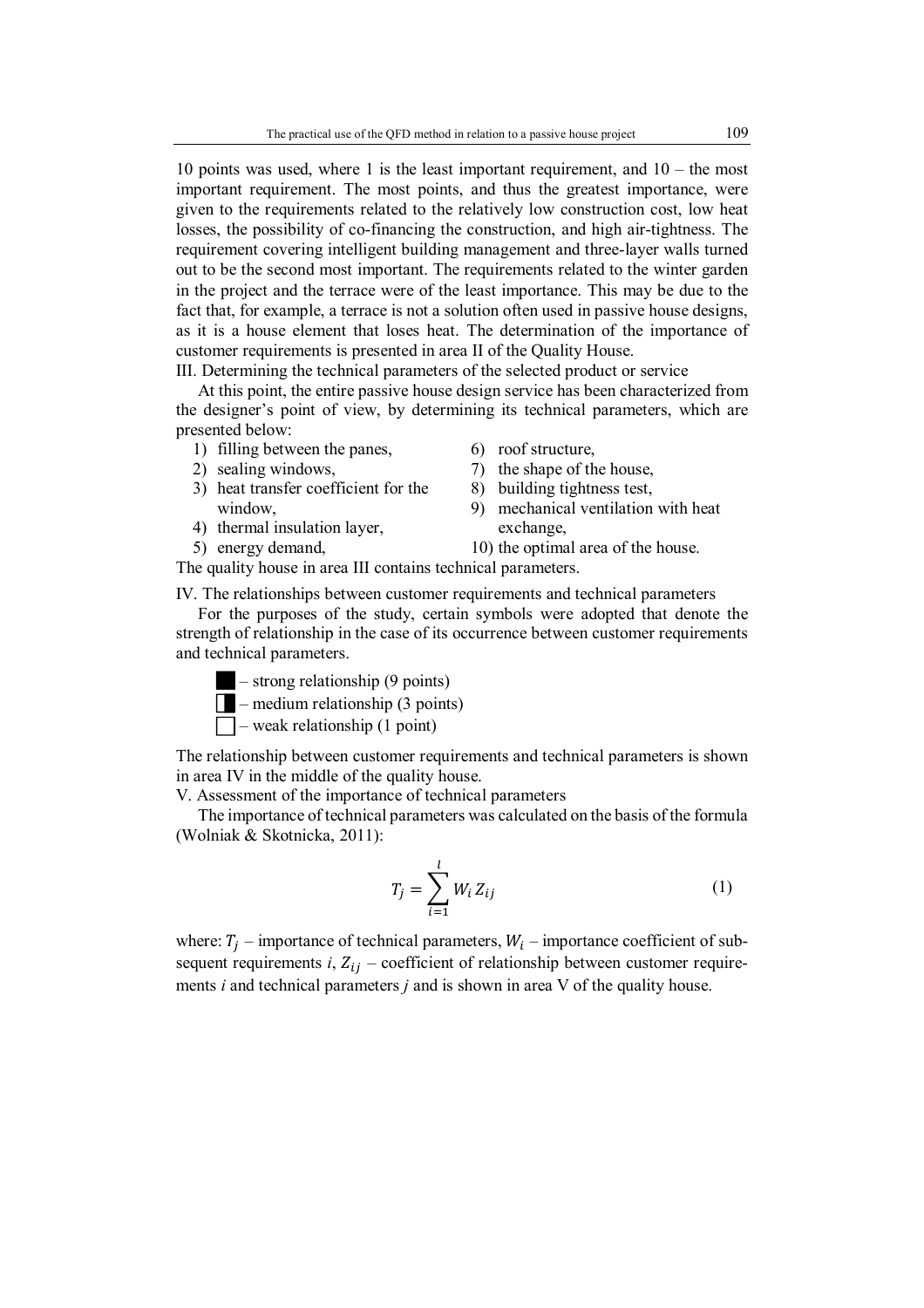

**Fig. 1.** Quality house for a passive house construction project, source (*own research*)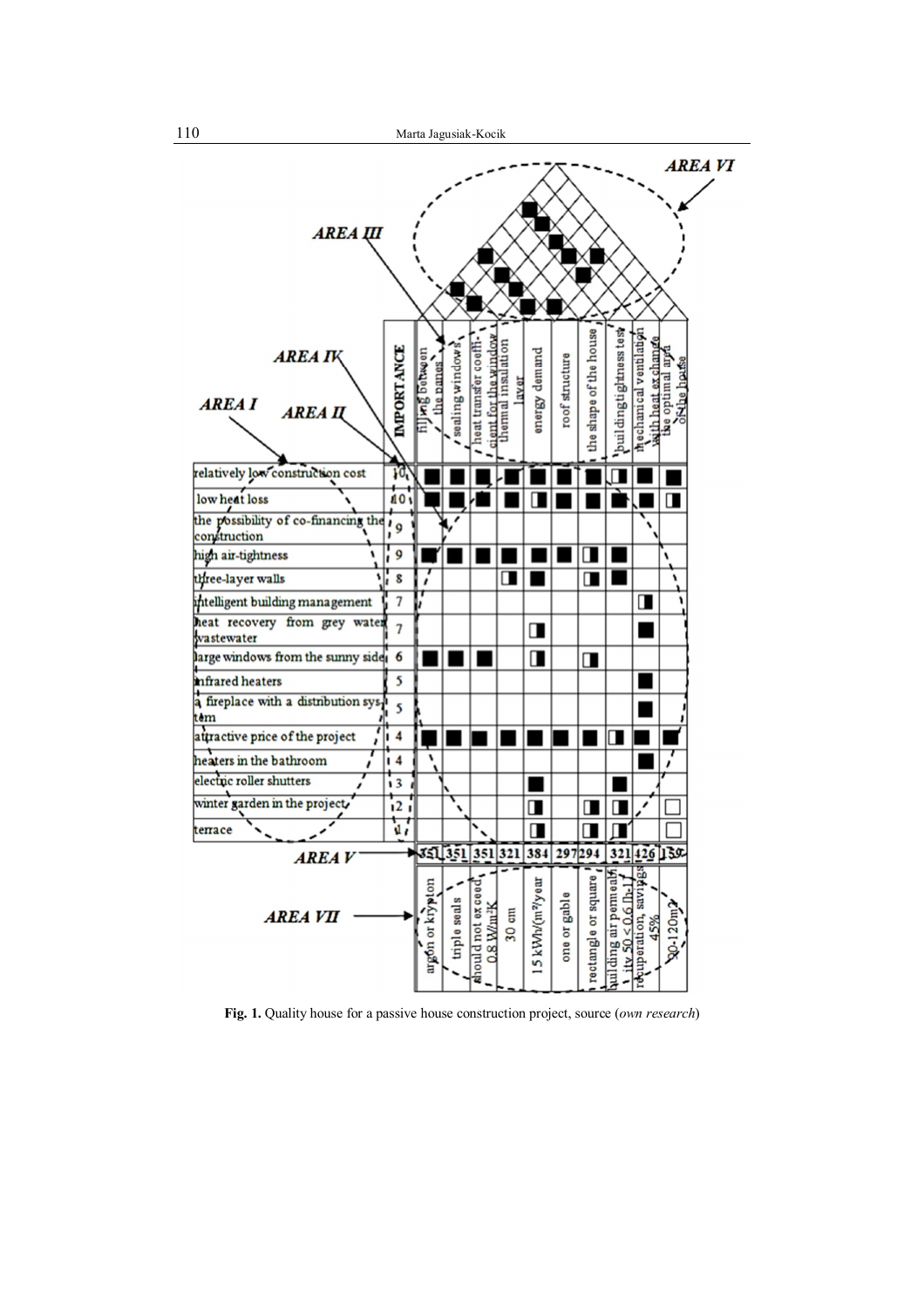VI. Determining the relationship between the technical parameters (area VI of the quality house)

The example uses symbols as in the case of the relationship between customer requirements and technical parameters.

– strong relationship (9 points)

 $\sqrt{\phantom{a}}$  – medium relationship (3 points)

 $\Box$  – weak relationship (1 point)

VII. Target values of technical parameters

In the analyzed example, the target values of technical parameters are presented in the Quality House in area VII.

#### **Conclusion**

The presented practical use of the QFD method in relation to a passive house design service confirms high efficiency in translating customer requirements into technical language. This is shown by the large number of relationships between customer requirements and technical parameters presented in the middle of the quality house.

It confiems that the largest number of relationships (all technical parameters) occurs with the requirement related to "relatively low construction cost" and "attractive price of the project". This is due to the fact that a passive house is more expensive to build than traditional single-family houses, and the increased cost of the entire construction is due to the use of certain technical parameters with enhanced properties, presented in area III of the quality house.

"Low heat loss" and "high air-tightness" are other customer requirements, which strongly correlate with almost all technical parameters – to meet these requirements, the use of a specific filling between the panes, special sealing of windows, a specific value of the heat transfer coefficient for windows, a thick thermal insulation layer (about 30 cm for passive houses), a roof structure preventing heat loss or a specific shape without bay windows or dormers must be utilized.

#### **Bibliography**

Akao, Y. (2003) *QFD: Past, present and future*. International Symposium on OFD, Linköping, Sweden. Bil, A. (2019) *Charakterystyka konstrukcyjna i techniczna budynków pasywnych i plus energetycznych.*  Technika Chłodnicza i Klimatyzacyjna, 1-2, 12-18.

Carnevalli, J.A. & Miguel, P.C. (2008) *Review, analysis and classification of the literature on QFD – Types of research, difficulties and benefits*. International Journal of Production Economics, 114(2), 737-754.

Chan, L-K. & Ming, L-W. (2002) *Quality function deployment: A literature review*. European Journal of Operational Research, 143, 463-497.

Ćwiklicki, M. (2017) *Przewodnik po metodzie QFD. Projektowanie i doskonalenie produktów i usług przy użyciu Quality Function Deployment*. Warszawa, Wydawnictwo Poltext.

Ćwiklicki, M. & Obora, H. (2008) *Ewolucja i dyfuzja metody QFD*. Problemy Jakości, 3, 4-7.

Ćwiklicki, M. & Obora, H. (2008) *Kierunki rozwinięcia metody QFD*. Problemy Jakości, 4, 10-13.